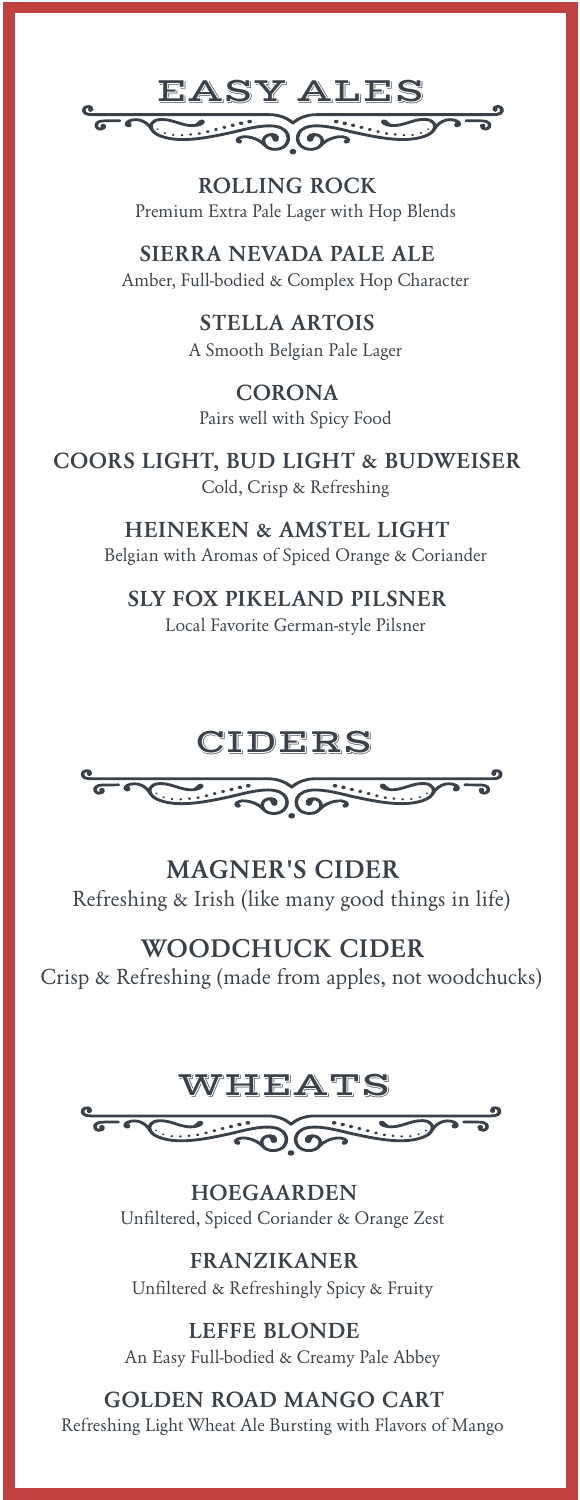

**DOGFISH HEAD SEAQUENCH ALE** Earthy, Bright & Citrusy with a Tart Finish

## **ZERO GRAVITY CONEHEAD IPA**

A Deceptively Drinkable IPA with Citrus Notes such as Lemon, Lime and Grapefruit

# **WICKED WEED PERNICIOUS IPA**

Sweet and Refreshing with Strong Bitter Hops

## **EVIL GENIUS #ADULTING GUAVA IPA**

Tired of #Adulting? Sit Back and Sip on this Guava-Infused IPA with Pale and Crystal Malts

#### **BALLAST PT. SCULPIN IPA**

Full of Apricot, Peach, Mango & Lemon Flavors





### **NEW BELGIUM FAT TIRE AMBER ALE**

Crafted with Signature Belgian Yeast Creating a Rich & Smooth Herbal Hop Profile

### **VICTORY GOLDEN MONKEY**

Consists of Rich Belgian Yeast with Flavors from Clove, Banana & Fruity Hops

### **SAISON DUPONT**

The Classic Farmhouse Ale from Belgium - Crisp & Delightful!